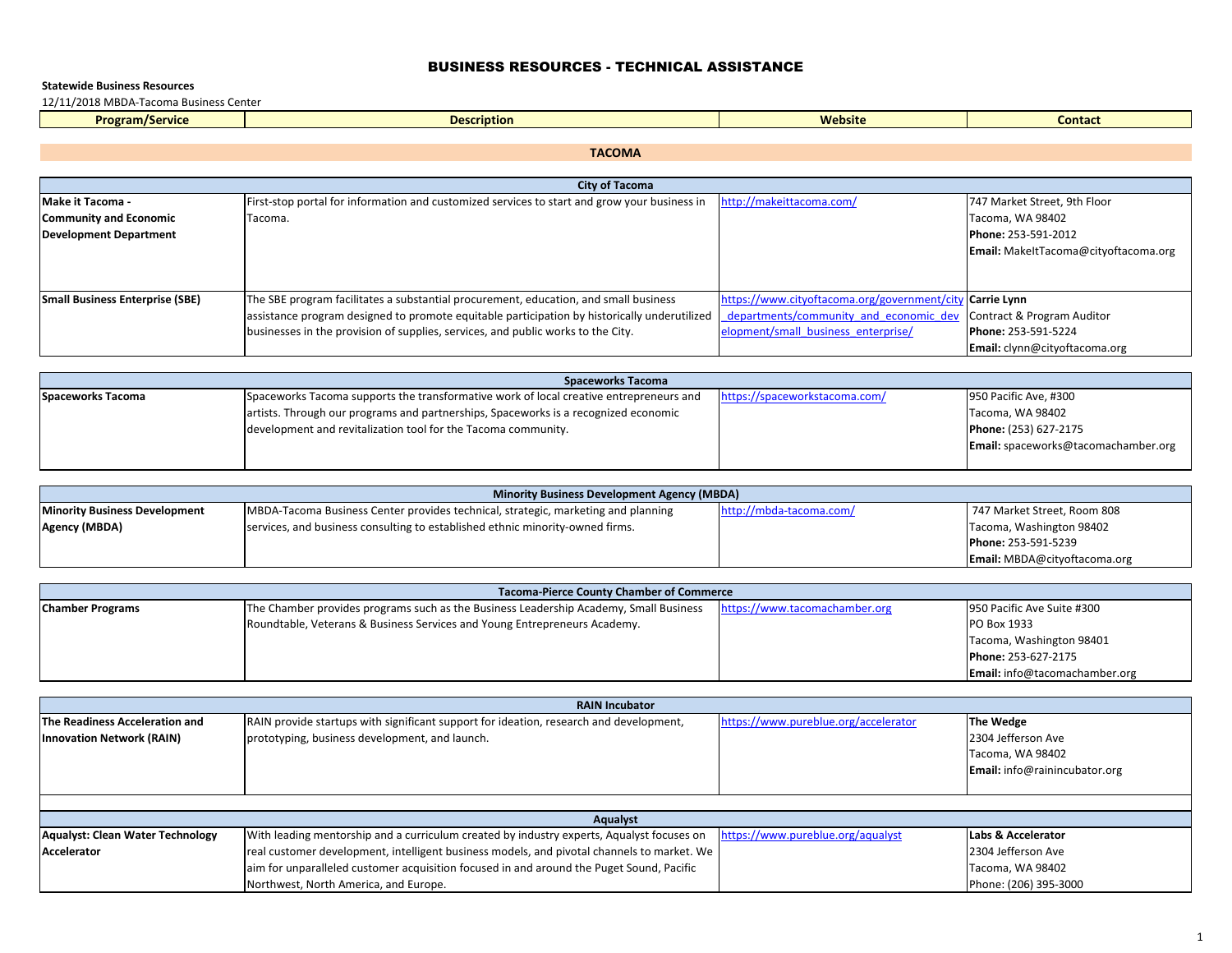12/11/2018 MBDA‐Tacoma Business Center

| <b>Program/Service</b> | Description. | Website | Contact |
|------------------------|--------------|---------|---------|
|                        |              |         |         |

# **SEATTLE**

| <b>City of Seattle</b>             |                                                                                               |                                             |                                            |
|------------------------------------|-----------------------------------------------------------------------------------------------|---------------------------------------------|--------------------------------------------|
| Contracting for Women- & Minority- | Contracting opportunities and City and non-City resources on this page provide useful         | http://www.seattle.gov/city-purchasing-and- | <b>Finance and Administrative Services</b> |
| <b>Owned Businesses</b>            | information and connections capable of growing women and minority-owned businesses            | contracting/social-equity/wmbe              | <b>Seattle Municipal Tower</b>             |
|                                    | (WMBE).                                                                                       |                                             | 700 5th Ave Suite 5200                     |
|                                    |                                                                                               |                                             | Seattle, WA 98104                          |
|                                    |                                                                                               |                                             | Phone: 206-684-2489                        |
| Technical Assistance for Business  | Access to technical assistance resources (such as 1-on-1 business consulting), connections to | https://www.seattle.gov/economicdevelopmen  | <b>Economic Development</b>                |
| Owners                             | alternative financing options, and help navigating government regulations and process.        | t/business-owners                           | <b>Seattle Municipal Tower</b>             |
|                                    |                                                                                               |                                             | 700 5th Ave Suite 5752                     |
|                                    |                                                                                               |                                             | Seattle, WA 98104                          |
|                                    |                                                                                               |                                             | Phone: 206-684-8090                        |

# **PIERCE COUNTY**

|                                   | <b>Economic Development Board</b>                                                          |                                    |                            |
|-----------------------------------|--------------------------------------------------------------------------------------------|------------------------------------|----------------------------|
| <b>Business Resources</b>         | The Economic Development Board for Tacoma-Pierce County offers events and programs         | https://edbtacomapierce.org/about- | 950 Pacific Ave. Suite 410 |
|                                   | that showcase our regional assets to developers, investors, and site selectors.            | us/services/                       | Tacoma, WA 98402           |
|                                   | Complimentary and confidential services are tailored to your needs.                        |                                    | Phone: 253-383-4726        |
|                                   | Assistance with:                                                                           |                                    |                            |
|                                   | -Site selection services                                                                   |                                    |                            |
|                                   | -Economic and demographic data                                                             |                                    |                            |
|                                   | -Key introductions                                                                         |                                    |                            |
|                                   | -Corporate tax incentives and financing options                                            |                                    |                            |
|                                   | -Workforce hiring and training options                                                     |                                    |                            |
|                                   | -Government contracting assistance                                                         |                                    |                            |
|                                   | -International trade support                                                               |                                    |                            |
|                                   | -Facilitation with permitting processes                                                    |                                    |                            |
|                                   |                                                                                            |                                    |                            |
|                                   | Pierce County Library Job + Business Center                                                |                                    |                            |
| Training & resources for SBEs and | Pierce County Library System's Job + Business Center helps connect job seekers and         | http://jbc.mypcls.org/             | <b>Multiple Locations</b>  |
| active military personnel         | entrepreneurs to information, training and local agencies. The Job + Business Center works |                                    | Phone: 253-548-3300        |

| active military personnel | entrepreneurs to information, training and local agencies. The Job + Business Center works | Phone: 253-548-3300 |
|---------------------------|--------------------------------------------------------------------------------------------|---------------------|
|                           | through partnerships with WorkForce Central, WorkSource Washington, the Small Business     |                     |
|                           | Administration and other community organizations to help you find convenient employment    |                     |
|                           | and business services in your library and in your community.                               |                     |
|                           |                                                                                            |                     |

| <b>Pierce County Economic Development Department</b> |                                                                                            |                                           |                                        |
|------------------------------------------------------|--------------------------------------------------------------------------------------------|-------------------------------------------|----------------------------------------|
| <b>Technical Assistance</b>                          | Pierce County Economic Development Department will help you through the process of         | https://www.co.pierce.wa.us/562/Expand-My | <b>Economic Development Department</b> |
|                                                      | expanding your business through assistance with facility expansion, site selection, permit | <b>Business</b>                           | 950 Pacific Ave.                       |
|                                                      | assistance, financial assistance, employee training & recruiting and more                  |                                           | Suite 720                              |
|                                                      |                                                                                            |                                           | Tacoma, WA 98402                       |
|                                                      |                                                                                            |                                           | Phone: 253-798-6150                    |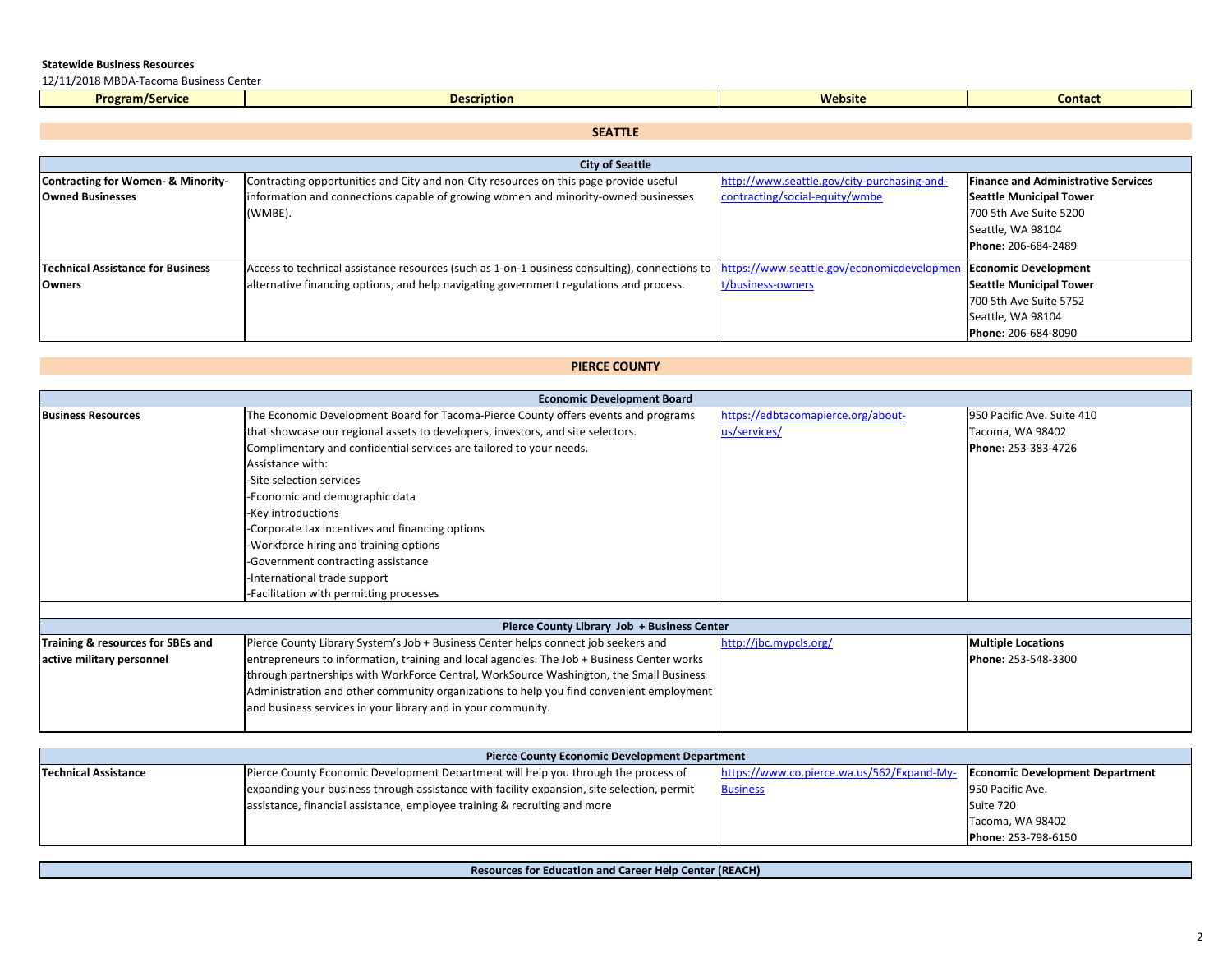12/11/2018 MBDA‐Tacoma Business Center

| <b>Program/Service</b> | <b>Description</b>                                                                    | Website                 | <b>Contact</b>                     |
|------------------------|---------------------------------------------------------------------------------------|-------------------------|------------------------------------|
| Reach Center           | The REACH Center is a one-stop youth service center for young people 16-24 seeking to | http://reachtacoma.org/ | 714 South 27th Street, First Floor |
|                        | advance their educational, career, and life goals.                                    |                         | Tacoma, WA 98409                   |
|                        |                                                                                       |                         | Phone: 253-573-6590                |

| <b>Invista Performace Solutions</b> |                                                                                            |                                |                                        |
|-------------------------------------|--------------------------------------------------------------------------------------------|--------------------------------|----------------------------------------|
| <b>Customized Training</b>          | A collaboration of four Pierce County Community and Technical Colleges and their services  | http://www.invistaperforms.org | 4500 Steilacoom Blvd SW. Bldg 19       |
|                                     | help companies gain a competitive advantage in the global economy by increasing the skills |                                | Lakewood, WA 98499                     |
|                                     | of their workforce through education, in-person and web-based training, and consulting     |                                | Phone: 253-583-8860                    |
|                                     | support for organizational change and growth.                                              |                                | <b>Email:</b> info@invistaperforms.org |

## **KING COUNTY**

| King County Small Economically Disadvantaged Business (SEDBs) Program |                                                                                            |                                           |                                  |
|-----------------------------------------------------------------------|--------------------------------------------------------------------------------------------|-------------------------------------------|----------------------------------|
| <b>Procurement and Payables</b>                                       | Promoting the use of Small Economically Disadvantaged Business Enterprises in its          | http://www.kingcounty.gov/depts/finance-  | <b>Chinook Building</b>          |
|                                                                       | procurement opportunities.                                                                 | business-operations/procurement.aspx      | 401 Fifth Ave, 3rd Floor         |
|                                                                       |                                                                                            |                                           | Seattle, WA 98104                |
|                                                                       |                                                                                            |                                           | Phone: 206-263-9400              |
|                                                                       |                                                                                            |                                           |                                  |
| <b>Small Contractor and Supplier</b>                                  | Get certified as a Small Contractor and Supplier (SCS) and increase the competitiveness of | https://www.kingcounty.gov/depts/finance- | <b>ISCS Certification Office</b> |
| <b>Certification</b>                                                  | your firm as a contractor, consultant or supplier for King County contracts.               | business-operations/business-development- | SCSCertification@kingcounty.gov  |
|                                                                       |                                                                                            | contract-compliance/Small-Contractor-and- | (206) 477-9734                   |
|                                                                       |                                                                                            | Supplier-Certification/contracting-       |                                  |
|                                                                       |                                                                                            | opportunities.aspx                        |                                  |
|                                                                       |                                                                                            |                                           |                                  |

# **WASHINGTON STATE**

|                        | <b>Procurement Technical Assistance Center (PTAC)</b>                                                                 |  |                           |  |
|------------------------|-----------------------------------------------------------------------------------------------------------------------|--|---------------------------|--|
| <b>Washington PTAC</b> | There are eight locations across Washington State assisting small businesses with marketing http://washingtonptac.org |  | <b>Multiple locations</b> |  |
|                        | to the government, solicitations, drawings, and other areas relating to selling to the                                |  |                           |  |
|                        | government. Nationally, there are over 90 PTACs with over 400 counselors. This nationwide                             |  |                           |  |
|                        | network of dedicated procurement professionals works to ensure businesses can find, bid                               |  |                           |  |
|                        | and win state, federal and local government contracts.                                                                |  |                           |  |
|                        |                                                                                                                       |  |                           |  |

| <b>Small Business Adminstration</b> |                                                                                                                                           |  |                                 |
|-------------------------------------|-------------------------------------------------------------------------------------------------------------------------------------------|--|---------------------------------|
| Small Business Adminstration (SBA)  | SBA is a United States government agency that provides support to entrepreneurs and small https://www.sba.gov/offices/district/wa/seattle |  | e Lisa White                    |
|                                     | businesses. The mission of the Small Business Administration is "to maintain and strengthen                                               |  | Economic Development Specialist |
|                                     | the nation's economy by enabling the establishment and viability of small businesses and by                                               |  | 2401 4th Ave. #450              |
|                                     | assisting in the economic recovery of communities after disasters".                                                                       |  | Seattle, WA 98121               |
|                                     |                                                                                                                                           |  | <b>Phone: 206-553-7050</b>      |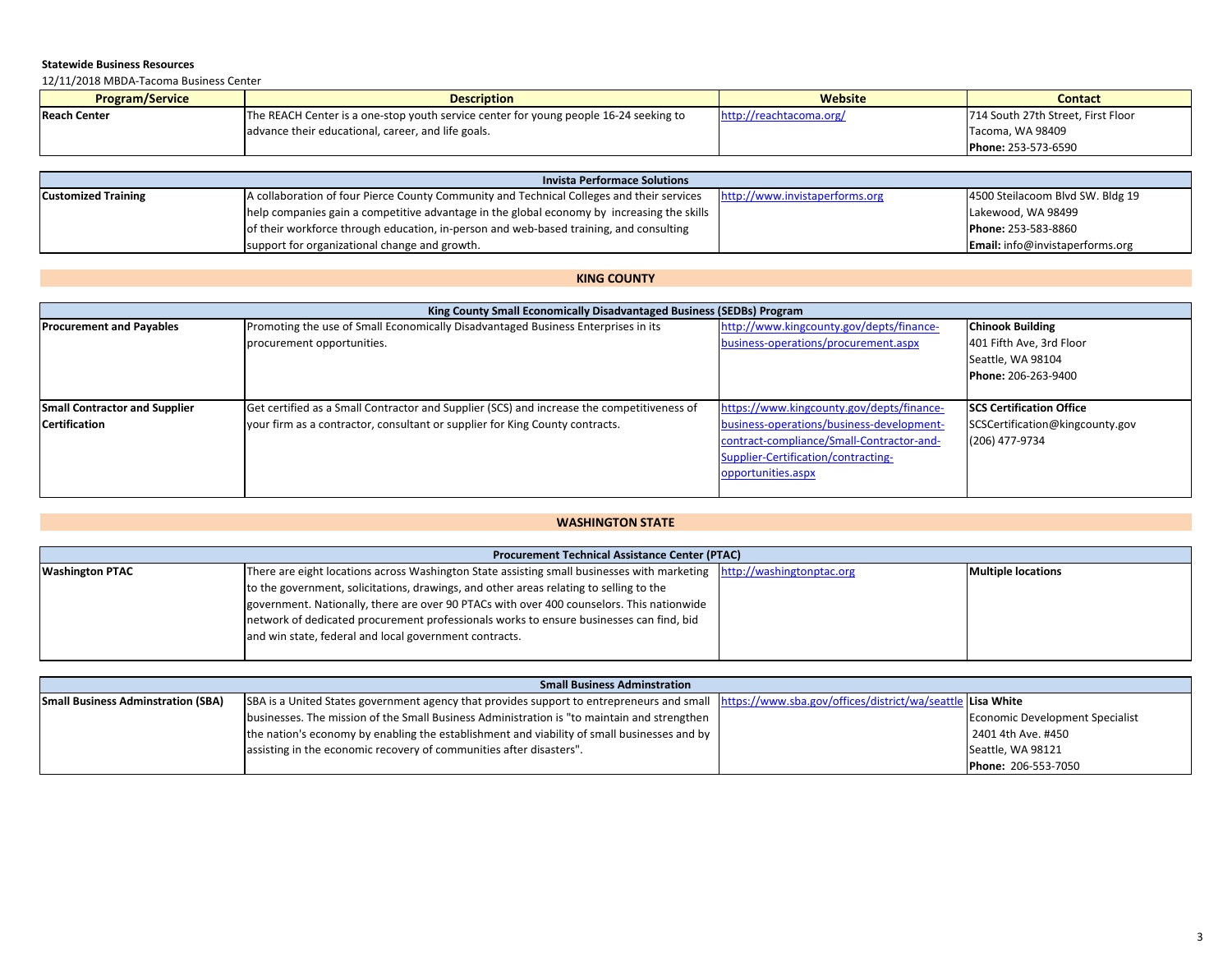12/11/2018 MBDA‐Tacoma Business Center

| <b>Program/Service</b>          | <b>Description</b>                                                                                                                                                                                                                                                                                                                                                                                                                                               | Website                                               | <b>Contact</b>                                                                                                                 |
|---------------------------------|------------------------------------------------------------------------------------------------------------------------------------------------------------------------------------------------------------------------------------------------------------------------------------------------------------------------------------------------------------------------------------------------------------------------------------------------------------------|-------------------------------------------------------|--------------------------------------------------------------------------------------------------------------------------------|
|                                 |                                                                                                                                                                                                                                                                                                                                                                                                                                                                  |                                                       |                                                                                                                                |
|                                 | <b>Washington State Department of Enterprise Services</b>                                                                                                                                                                                                                                                                                                                                                                                                        |                                                       |                                                                                                                                |
| <b>Bid Opportunities (WEBS)</b> | - Current bid opportunities from state agencies and other government entities for goods and http://des.wa.gov/services/contracting-<br>services<br>- Engineering and Architectural services solicitations for consultant services<br>- Current bid opportunities for construction services.<br>Current solicitations for leased space throughout Washington state                                                                                                | purchasing/doing-business-state/bid-<br>opportunities | <b>WEBS Customer Service</b><br>Phone: 360-902-7400<br>Email: webscustomerservice@des.wa.gov                                   |
| <b>Training and Development</b> | - Information on future bids for goods, services, construction projects, and leased space<br>Enterprise Services offers a variety of instructor-led courses at 1500 Jefferson in Olympia, the https://des.wa.gov/services/training-and-<br>South Puget Sound Community College in Lacey, and other sites. Many courses can be<br>customized to meet your agency's needs. We also offer an extensive selection of online<br>course on a wide variety of subjects. | development                                           | <b>Training Address</b><br>1500 Jefferson St. SE<br>Olympia, WA 98501<br>Phone: 360-664-1921<br>Email: TrainingInfo@des.wa.gov |

| Office of Minority & Women's Business Enterprises (OMWBE) |                                                                                                |                                                       |                                                |
|-----------------------------------------------------------|------------------------------------------------------------------------------------------------|-------------------------------------------------------|------------------------------------------------|
| Linked Deposit Program                                    | To assist minority-owned businesses gain access to capital Linked Deposit Program allows       | http://omwbe.wa.gov/linked-deposit-program/ Gigi Zenk |                                                |
|                                                           | businesses certified by OMWBE to receive a discount up to 2% on loans.                         |                                                       | Email: Gigiz@omwbe.wa.gov                      |
| Certification for MBE, DBE, MWBE                          | If you are already established or just starting a business, OMWBE certification can:           | http://omwbe.wa.gov/certification/                    | <b>OMWBE Customer Service</b>                  |
|                                                           | - Boost your potential for conducting business with government entities;                       |                                                       | <b>Email:</b> technicalassistance@omwbe.wa.gov |
|                                                           | - Significantly increase your visibility through listings on important databases for certified |                                                       | Phone: (360) 664-9750                          |
|                                                           | firms and active bids throughout the state; and                                                |                                                       |                                                |
|                                                           | - Provide private-sector companies another opportunity to meet their own supplier diversity    |                                                       |                                                |
|                                                           | goals.                                                                                         |                                                       |                                                |

|                                         | <b>Washington State Department of Transportation (WSDOT)</b>                                                                                                               |                                                                         |                           |  |  |
|-----------------------------------------|----------------------------------------------------------------------------------------------------------------------------------------------------------------------------|-------------------------------------------------------------------------|---------------------------|--|--|
| On the Job Training                     | On the Job Training is for organizations or individuals looking for help funding their                                                                                     | https://www.wsdot.wa.gov/EqualOpportunity/o Office of Equal Opportunity |                           |  |  |
|                                         | training/supportive services programs                                                                                                                                      | jt.htm                                                                  | 2D08 Transportation Bldg. |  |  |
|                                         |                                                                                                                                                                            |                                                                         | 310 Maple Park Avenue SE  |  |  |
|                                         |                                                                                                                                                                            |                                                                         | Olympia, WA 98504-7314    |  |  |
|                                         |                                                                                                                                                                            |                                                                         |                           |  |  |
| <b>Business Development Program and</b> | Targeting technical assistance on a range of business topics                                                                                                               | https://www.wsdot.wa.gov/EqualOpportunity/d Office of Equal Opportunity |                           |  |  |
| <b>Support Services for DBEs</b>        | Accessing construction plans, specifications and manuals                                                                                                                   | be.htm                                                                  | Office: 360-705-7090      |  |  |
|                                         | Receiving announcements of outreach and training                                                                                                                           |                                                                         | Email: DBESS@wsdot.wa.gov |  |  |
|                                         | One-on-one counseling                                                                                                                                                      |                                                                         |                           |  |  |
|                                         | Training on various topics to scale your business                                                                                                                          |                                                                         |                           |  |  |
|                                         | Support with business plan development                                                                                                                                     |                                                                         |                           |  |  |
|                                         |                                                                                                                                                                            |                                                                         |                           |  |  |
|                                         | Governor's Office for Regulatory Innovation and Assistance                                                                                                                 |                                                                         |                           |  |  |
| <b>Information Center</b>               | The Governor's Office for Regulatory Innovation and Assistance (ORIA) helps people navigate  https://www.oria.wa.gov/site/alias oria/357/0 1011 Plum Street SE, Building 4 |                                                                         |                           |  |  |
|                                         | Washington's environment and business regulatory systems and collaborates for innovative $\ $ ur organization.aspx                                                         |                                                                         | Olympia, Washington 98504 |  |  |
|                                         | process improvements.                                                                                                                                                      |                                                                         | Phone: 360-725-0628       |  |  |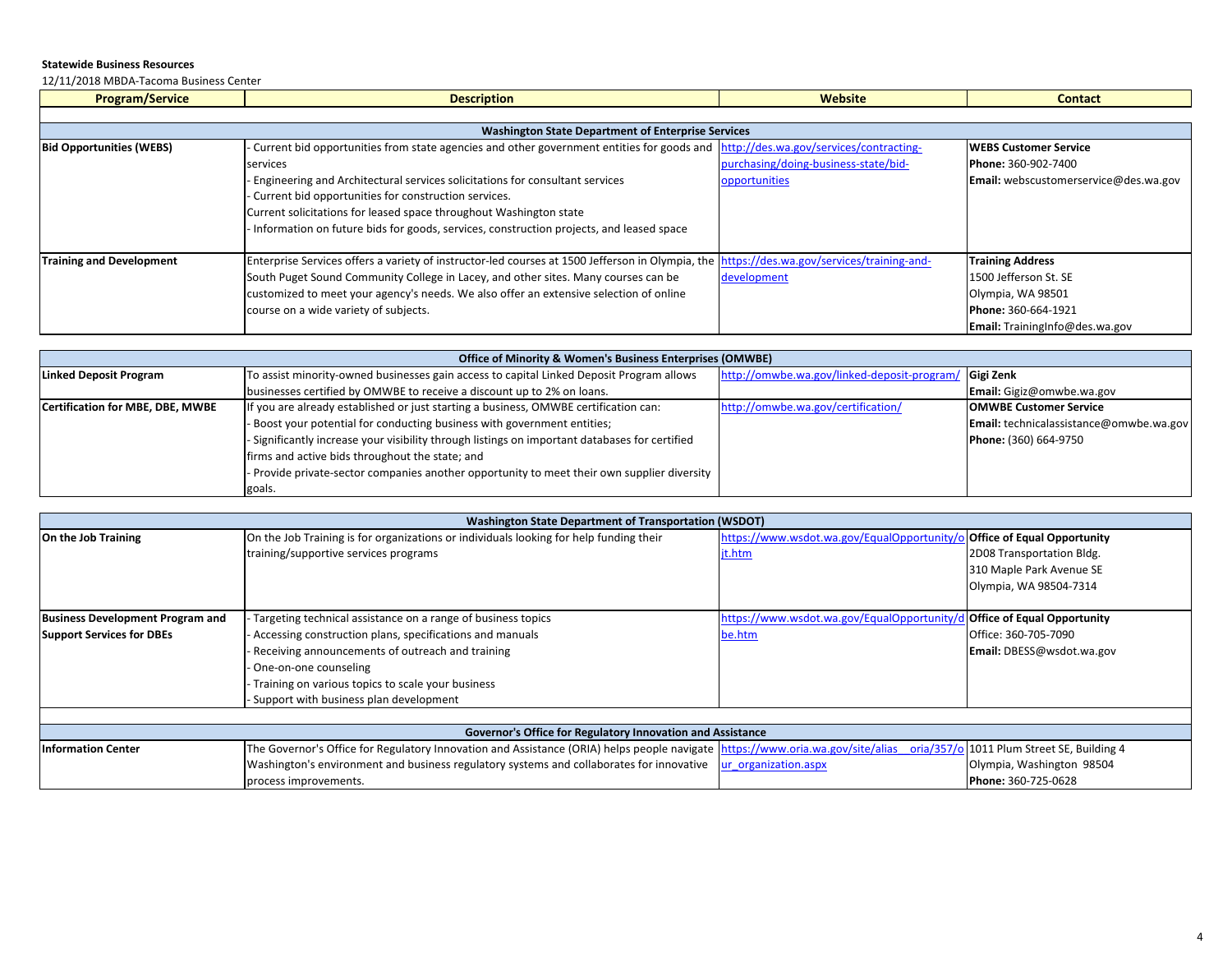12/11/2018 MBDA‐Tacoma Business Center

| <b>Program/Service</b>                   | <b>Description</b>                                                                         | Website                                      | <b>Contact</b>                                  |
|------------------------------------------|--------------------------------------------------------------------------------------------|----------------------------------------------|-------------------------------------------------|
|                                          |                                                                                            |                                              |                                                 |
|                                          | <b>Sound Transit</b>                                                                       |                                              |                                                 |
| <b>Disadvantaged Business Enterprise</b> | DBE Program, and Small Business program including offering technical assistance within the | https://www.soundtransit.org/small-business- | <b>Office of Small Business Development and</b> |
| (DBE) Program                            | small business program                                                                     | guide                                        | <b>Labor Compliance</b>                         |
|                                          |                                                                                            |                                              | Phone: 206-689-4914                             |
|                                          |                                                                                            |                                              | <b>Email:</b> diversity@soundtransit.org        |
|                                          |                                                                                            |                                              |                                                 |
| <b>Procurement &amp; Contracts</b>       | Guide for doing business with Sound Transit. Vendors and contractors who want to do        | https://www.soundtransit.org/About-Sound-    | <b>Email:</b> contractshelp@soundtransit.org    |
|                                          | business with Sound Transit must register with eBid, our online bidding service.           | Transit/Doing-business-with-us/Procurement-  |                                                 |
|                                          |                                                                                            | and-contracts                                |                                                 |

| <b>Washington Center for Women in Business (WCWB)</b> |                                                                                                                                     |                  |                                       |
|-------------------------------------------------------|-------------------------------------------------------------------------------------------------------------------------------------|------------------|---------------------------------------|
| Individual Business Coaching                          | Business plan development and ongoing coaching sessions.                                                                            | http://wcwb.org/ | Christine Buckley - Business Coach    |
|                                                       |                                                                                                                                     |                  | 360-464-6049                          |
|                                                       |                                                                                                                                     |                  | Email: cbuckley@thurstonedc.com       |
|                                                       |                                                                                                                                     |                  | Traci Hansen - Program Manager        |
|                                                       |                                                                                                                                     |                  | Phone: 360-464-6050                   |
|                                                       |                                                                                                                                     |                  | <b>Email:</b> thansen@thurstonedc.com |
|                                                       |                                                                                                                                     |                  |                                       |
| <b>Business Startup Training (BEST)</b>               | Engage and interact in this live instructor-led class taught by experienced entrepreneurs. This  http://wcwb.org/services/training/ |                  | <b>BEST</b>                           |
|                                                       | course is approved self-employment training through the Washington State Self-Employment                                            |                  | <b>Phone: 360-464-6049</b>            |
|                                                       | Assistance Program (SEAP).                                                                                                          |                  | <b>Email:</b> $info@wcwb.org$         |

| <b>National Development Council</b> |                                                                                                 |                                             |                                  |
|-------------------------------------|-------------------------------------------------------------------------------------------------|---------------------------------------------|----------------------------------|
| <b>Technical Assistance</b>         | INDC works with clients to take community development concepts from plan to reality. NDC        | https://ndconline.org/technical-assistance/ | <b>Seattle Office</b>            |
|                                     | Technical Assistance is designed to meet the changing needs of our clients, using the full      |                                             | 1218 3rd Avenue Suite 1403       |
|                                     | range of current knowledge in the field and bringing our additional programs and services as    |                                             | Seattle, WA 98101                |
|                                     | necessary and appropriate: professional training, project financing, direct developer services, |                                             | Phone: 206-254-2800              |
|                                     | equity for real estate development through the use of several tax credit programs, and small    |                                             | <b>Email:</b> info@ndconline.com |
|                                     | business lending.                                                                               |                                             |                                  |
|                                     |                                                                                                 |                                             |                                  |

|                                              | University of Washington Business Diversity Program                                                      |                                              |                                      |  |
|----------------------------------------------|----------------------------------------------------------------------------------------------------------|----------------------------------------------|--------------------------------------|--|
| <b>Consulting &amp; Business Development</b> | Assistance to business owners in marketing strategies, analysing firm's financial health,                | http://bdp.uw.edu                            | <b>University of Washington</b>      |  |
| <b>Center</b>                                | developing human resourcee management systems, and improving operational                                 |                                              | Michael G. Foster School of Business |  |
|                                              | linfrastructures.                                                                                        |                                              | 124 Mackenzie Hall                   |  |
|                                              |                                                                                                          |                                              | Box 353200                           |  |
|                                              |                                                                                                          |                                              | Seattle, WA 98195                    |  |
| <b>Business Growth Collaborative</b>         | This 6-month program is ideal for minority or women-owned enterprises seeking strategic                  | http://foster.uw.edu/centers/consulting-and- | Ivan Barron                          |  |
|                                              | management expertise, access to capital and connections to new markets opportunities.                    | business-development-center/business-        | Phone: 206-616-8090                  |  |
|                                              |                                                                                                          | programs/business-development-collaborative/ | Email: ibarron@uw.edu                |  |
|                                              |                                                                                                          |                                              |                                      |  |
| <b>Business Certificate Program</b>          | Strengthen your business skills. Enhance your academic studies. The University of                        | http://foster.uw.edu/academics/certificates- | Michael G. Foster School of Business |  |
|                                              | Washington Michael G. Foster School of Business offers multiple business certificates for UW and-minors/ |                                              | <b>University of Washington</b>      |  |
|                                              | undergraduate and graduate students, plus managers and executives interested in                          |                                              | Dempsey Hall 202                     |  |
|                                              | continuing education.                                                                                    |                                              | Box 353223                           |  |
|                                              |                                                                                                          |                                              | Seattle, WA 98195                    |  |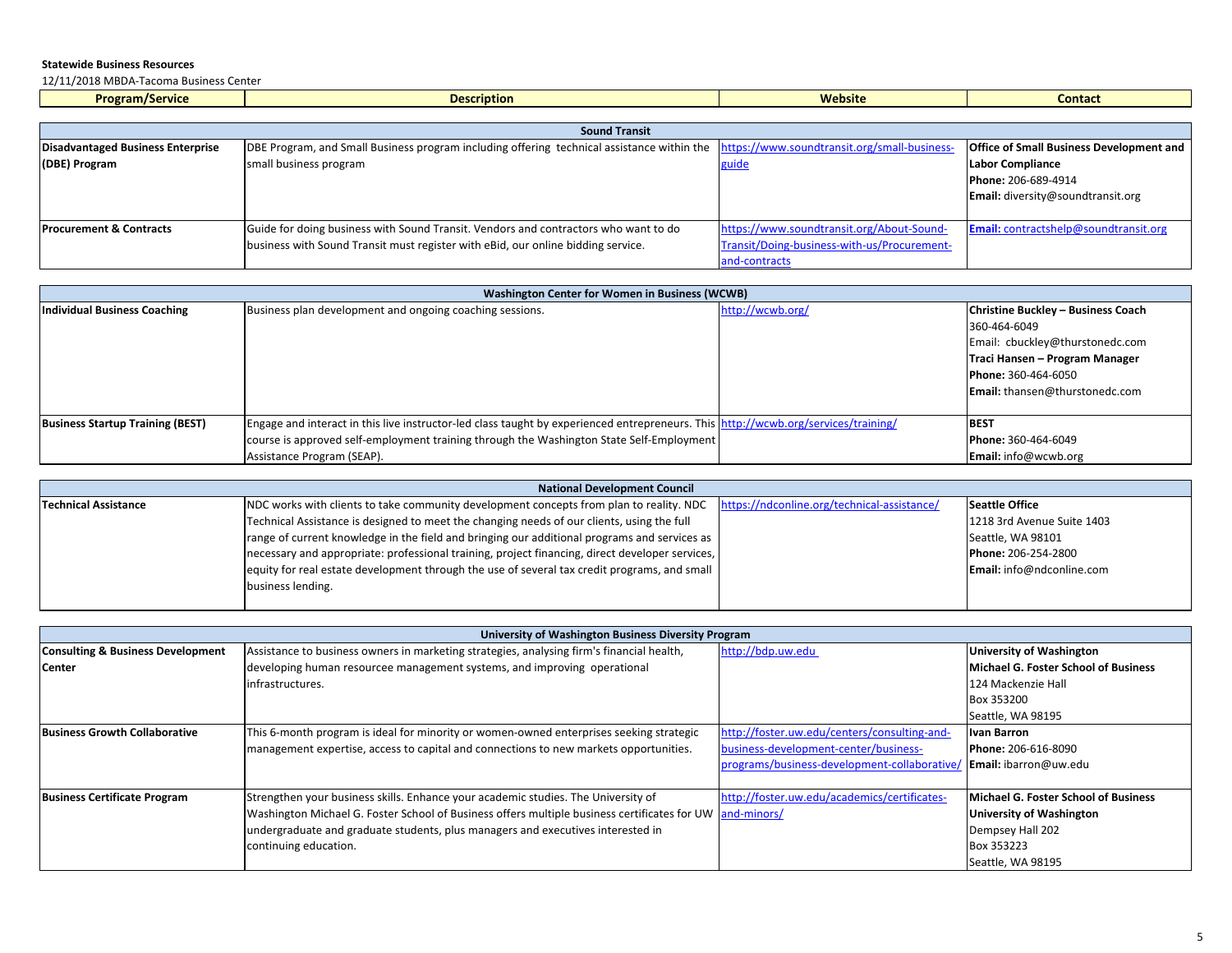12/11/2018 MBDA‐Tacoma Business Center

| <b>Program/Service</b> | <b>Description</b>                                           | <b>Website</b> | <b>Contact</b> |  |  |
|------------------------|--------------------------------------------------------------|----------------|----------------|--|--|
|                        |                                                              |                |                |  |  |
|                        | <b>Washington State Department of Labor &amp; Industries</b> |                |                |  |  |

| L&I Workshop & Training Center | Free workshops and training for employers in every region and every industry.                                                                                                                                                                                                                  | www.lni.wa.gov/workshops                                          | <b>Employer Services Outreach Team</b><br>Phone: 360-902-4599<br>Email: ESOutreach@Ini.wa.gov |
|--------------------------------|------------------------------------------------------------------------------------------------------------------------------------------------------------------------------------------------------------------------------------------------------------------------------------------------|-------------------------------------------------------------------|-----------------------------------------------------------------------------------------------|
| <b>Contracting Training</b>    | More than 25 different classes are offered on subjects including safety, managing your claims http://www.lni.wa.gov/TradesLicensing/Contrac Julie Perales<br>to control your workers' compensation costs, public works contracting, business planning,<br>risk management, marketing and more. | tors/Workshops/Contractor/default.asp                             | Phone: 360-902-6366<br>Email: julie.perales@lni.wa.gov                                        |
| Apprenticeship                 | L & I works with construction industry contractors via the electrical and plumbing licensure<br>programs and general contractor registration and bonding. Visit this site to learn more about ceship/<br>how to become an apprentice.                                                          | http://www.lni.wa.gov/tradeslicensing/apprenti Multiple Locations |                                                                                               |

| <b>Highline Community College</b> |                                                                                            |                                 |                             |  |
|-----------------------------------|--------------------------------------------------------------------------------------------|---------------------------------|-----------------------------|--|
| <b>StartZone</b>                  | Entrepreneurship for Immigrants, Minorities, Women and People with Disabilities in         | https://startzone.highline.edu/ | 23835 Pacific Highway South |  |
|                                   | Southwest King County. Microenterprise Development Specialists (MDS) provide confidential, |                                 | Kent, WA 98032              |  |
|                                   | no-fee, one-to-one business development instruction and counseling to Southwest King       |                                 | Phone: 206-592-3388         |  |
|                                   | County entrepreneurs seeking assistance in the start up and growth of a business. Also     |                                 |                             |  |
|                                   | provides free Schedule C tax workshops and assistance.                                     |                                 |                             |  |

| <b>Washington State Business Hub</b> |                                                                                      |  |     |
|--------------------------------------|--------------------------------------------------------------------------------------|--|-----|
| <b>Small Business Guide</b>          | Business training and planning overview of operating a business in Washington State. |  | N/L |
|                                      |                                                                                      |  |     |

|                                        | <b>Business Impact Northwest</b>                                                              |                                            |                                     |
|----------------------------------------|-----------------------------------------------------------------------------------------------|--------------------------------------------|-------------------------------------|
| Women's Business Center                | The Washington Women's Business Center offers business counseling, technical assistance,      | http://www.businessimpactnw.org/wbc/       | 1437 S. Jackson St.                 |
|                                        | and training on a wide variety of topics.                                                     |                                            | Seattle, WA 98144                   |
|                                        |                                                                                               |                                            | Phone: 206-324-4330                 |
|                                        |                                                                                               |                                            | Fax: 206-324-4332                   |
| <b>Technical Assistance</b>            | Training programs are designed specifically for entrepreneurs at any stage of their business, | http://businessimpactnw.org/training/      | 1437 S Jackson Street               |
|                                        | from those seeking to pursue a business idea to existing entrepreneurs interested in rapid    |                                            | Seattle, WA 98144                   |
|                                        | expansion. Classes cover topics like creating a business plan, marketing plan, cash flow      |                                            | Phone: 206-324-4330                 |
|                                        | projections, financial statements & analysis, and sales, etc.                                 |                                            | Fax: 206-324-4322                   |
|                                        |                                                                                               |                                            |                                     |
|                                        |                                                                                               |                                            |                                     |
|                                        | <b>Latino Community Fund</b>                                                                  |                                            |                                     |
| <b>Economic Empowerment Initiative</b> | The Economic Empowerment initiative helps to equip Latino business owners with the tools      | http://www.latinocommunityfund.org/economi | Seattle Office:                     |
|                                        | and resources needed to better manage and grow their business.                                | empowerment initiative                     | 600 1st Ave                         |
|                                        |                                                                                               |                                            | Seattle, WA 98104                   |
|                                        |                                                                                               |                                            | Yakima Office:                      |
|                                        |                                                                                               |                                            | 6 South 2nd St., Ste 907            |
|                                        |                                                                                               |                                            | Yakima, WA 98901                    |
|                                        |                                                                                               |                                            | (509) 902-1750                      |
|                                        |                                                                                               |                                            | Email: info@latinocommunityfund.org |
|                                        |                                                                                               |                                            | Spanish Helpline: (206) 397-2440    |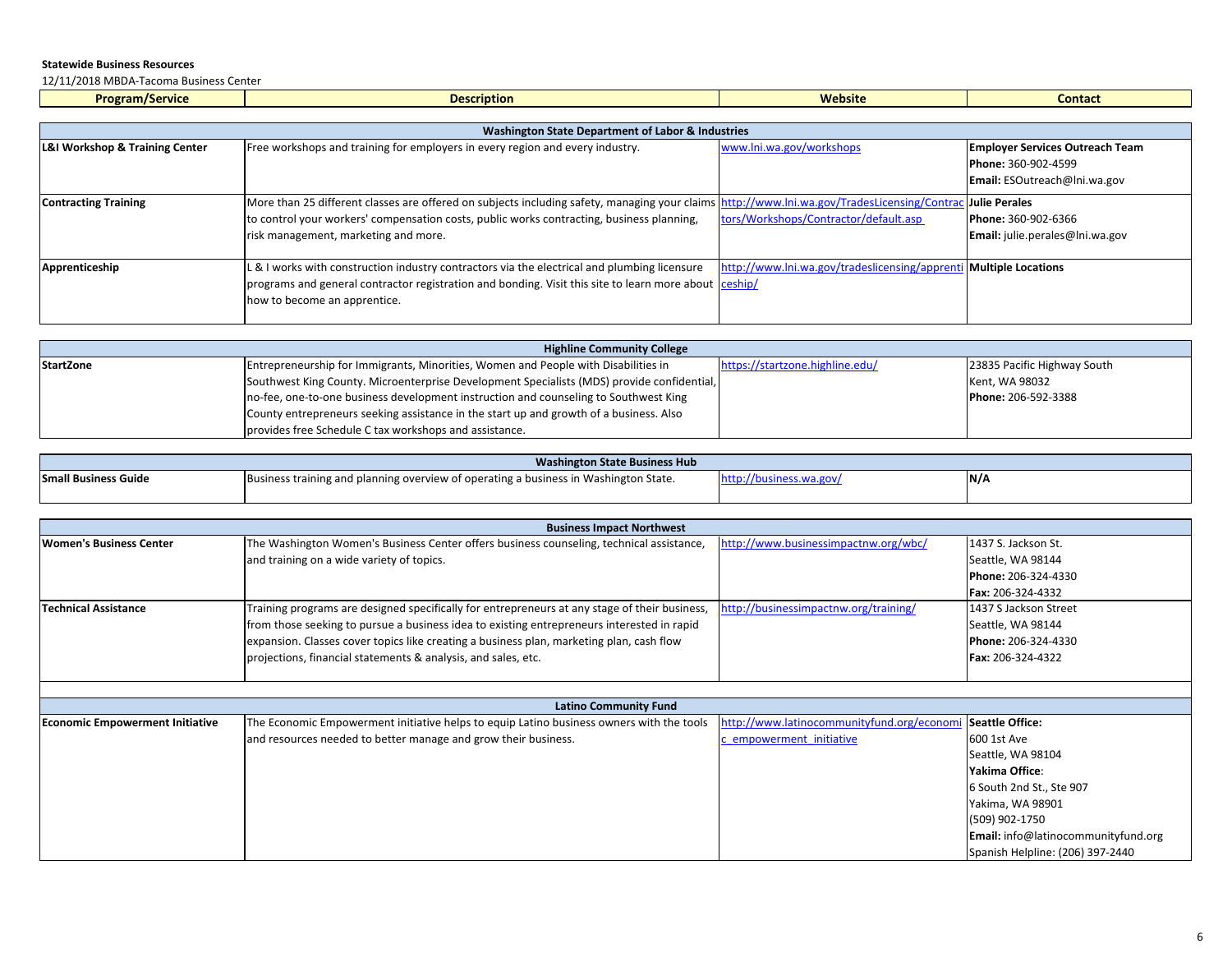12/11/2018 MBDA‐Tacoma Business Center

| <b>Program/Service</b> | <b>Description</b><br>. | <b>Website</b> | Contac |
|------------------------|-------------------------|----------------|--------|
|                        |                         |                |        |

### **REGIONAL**

| <b>Procurement Technical Assistance Center (PTAC)</b> |                                                                                               |                                            |                              |  |
|-------------------------------------------------------|-----------------------------------------------------------------------------------------------|--------------------------------------------|------------------------------|--|
| <b>Oregon Government Contract</b>                     | The Government Contract Assistance Program (GCAP) is part of a nationwide network of          | http://www.gcap.org/                       | <b>CGAP</b>                  |  |
| Assistance Program (PTAC)                             | Procurement Technical Assistance Centers (PTAC) working to help small businesses compete      |                                            | 1144 Gateway Loop, Suite 203 |  |
|                                                       | successfully in the government marketplace.                                                   |                                            | Springfield, OR 97477        |  |
|                                                       |                                                                                               |                                            | Phone: 541-736-1088          |  |
|                                                       |                                                                                               |                                            | Fax: 541-736-1090            |  |
| <b>Idaho PTAC</b>                                     | The Idaho SBDC can help you tap into this market through our Idaho Procurement Technical      | http://idahosbdc.org/specialized-          | <b>Multiple locations</b>    |  |
|                                                       | Assistance Center (PTAC). PTAC tracks local, state, and federal bid opportunities, and alerts | services/government-contracting-ptac/ptac- |                              |  |
|                                                       | you to those that match your product and service profile. PTAC registration is free and we    | services/                                  |                              |  |
|                                                       | offer workshops and one-on-one trainings to get you started.                                  |                                            |                              |  |
|                                                       |                                                                                               |                                            |                              |  |

| <b>Small Business Development Centers (SBDC)</b> |                                                                                                                           |                                  |                           |
|--------------------------------------------------|---------------------------------------------------------------------------------------------------------------------------|----------------------------------|---------------------------|
| <b>Small Business Development Centers</b>        | SBDCs provide services through professional business advisors such as: development of                                     | Washington: http://wsbdc.org/    | <b>Regional locations</b> |
| (SBDC)                                           | business plans; manufacturing assistance; financial packaging and lending assistance;                                     | Oregon: http://www.bizcenter.org |                           |
|                                                  | exporting and importing support; disaster recovery assistance; procurement and contracting   Idaho: http://idahosbdc.org/ |                                  |                           |
|                                                  | aid; market research services; aid to 8(a) firms in all stages; and healthcare information.                               |                                  |                           |
|                                                  |                                                                                                                           |                                  |                           |

| <b>Northwest Mountain Minority Supplier Development Council (MSDC)</b> |                                                                                              |                                      |                                     |  |
|------------------------------------------------------------------------|----------------------------------------------------------------------------------------------|--------------------------------------|-------------------------------------|--|
| <b>Minority Supplier Development</b>                                   | Northwest Mountain Minority Supplier Development Council (MSDC) is a nonprofit               | http://www.nwmtnmsdc.org/            | 545 Andover Park West               |  |
| Council (MSDC)                                                         | organization linking minority business enterprises (MBEs) with major corporations and public |                                      | Building 1, Suite 109               |  |
|                                                                        | agencies. They are affiliated with the National Minority Supplier Development Council        |                                      | Tukwila, WA 98188                   |  |
|                                                                        | (NMSDC) providing certification, membership and subscription services to the Pacific         |                                      |                                     |  |
|                                                                        | Northwest and Mountain region.                                                               |                                      | Phone: (253) 243-6959               |  |
|                                                                        |                                                                                              |                                      | Fax: (253) 243-6961                 |  |
|                                                                        |                                                                                              |                                      | Email: info@nwmtnmsdc.org           |  |
| <b>MSDC MBE Certification</b>                                          | Minority business enterprise (MBE) certification with the Northwest Mountain MSDC            | www.nwmtnmsdc.org/mbe-certification/ | Mayra Rivera                        |  |
|                                                                        | provides you with valuable resources to help your business grow and succeed in the           |                                      | Email: mrivera@nwmtnmsdc.org        |  |
|                                                                        | corportate contracting arena.                                                                |                                      | <b>Phone: 253-243-6959 ext. 170</b> |  |

| U.S. Small Business Administration, Office of International Trade |                                                                                             |                      |                               |
|-------------------------------------------------------------------|---------------------------------------------------------------------------------------------|----------------------|-------------------------------|
| <b>SBA</b>                                                        | The U.S. Small Business Administration (SBA) is an independent agency of the federal        | https://www.sba.gov/ | Multiple locations:           |
|                                                                   | government to aid, counsel, assist and protect the interests of small business concerns, to |                      | Seattle: 206-553-7310         |
|                                                                   | preserve free competitive enterprise and to maintain and strengthen the overall economy of  |                      | Spokane: 509-353-2811         |
|                                                                   | our nation.                                                                                 |                      | <b>Portland: 503-326-2682</b> |
|                                                                   |                                                                                             |                      | Boise: 208-334-9004           |

| <b>SCORE (Service Corps of Retired Executives)</b> |                                                                                            |                        |                                          |
|----------------------------------------------------|--------------------------------------------------------------------------------------------|------------------------|------------------------------------------|
| <b>Business Mentorship</b>                         | SCORE is a nonprofit association dedicated to helping small businesses get off the ground, | https://www.score.org/ | Multiple Locations in: Washington, Idaho |
|                                                    | grow and achieve their goals through education and mentorship. Contact one of the main     |                        | and Oregon                               |
|                                                    | loffices to be connected with the nearest SCORE office location.                           |                        |                                          |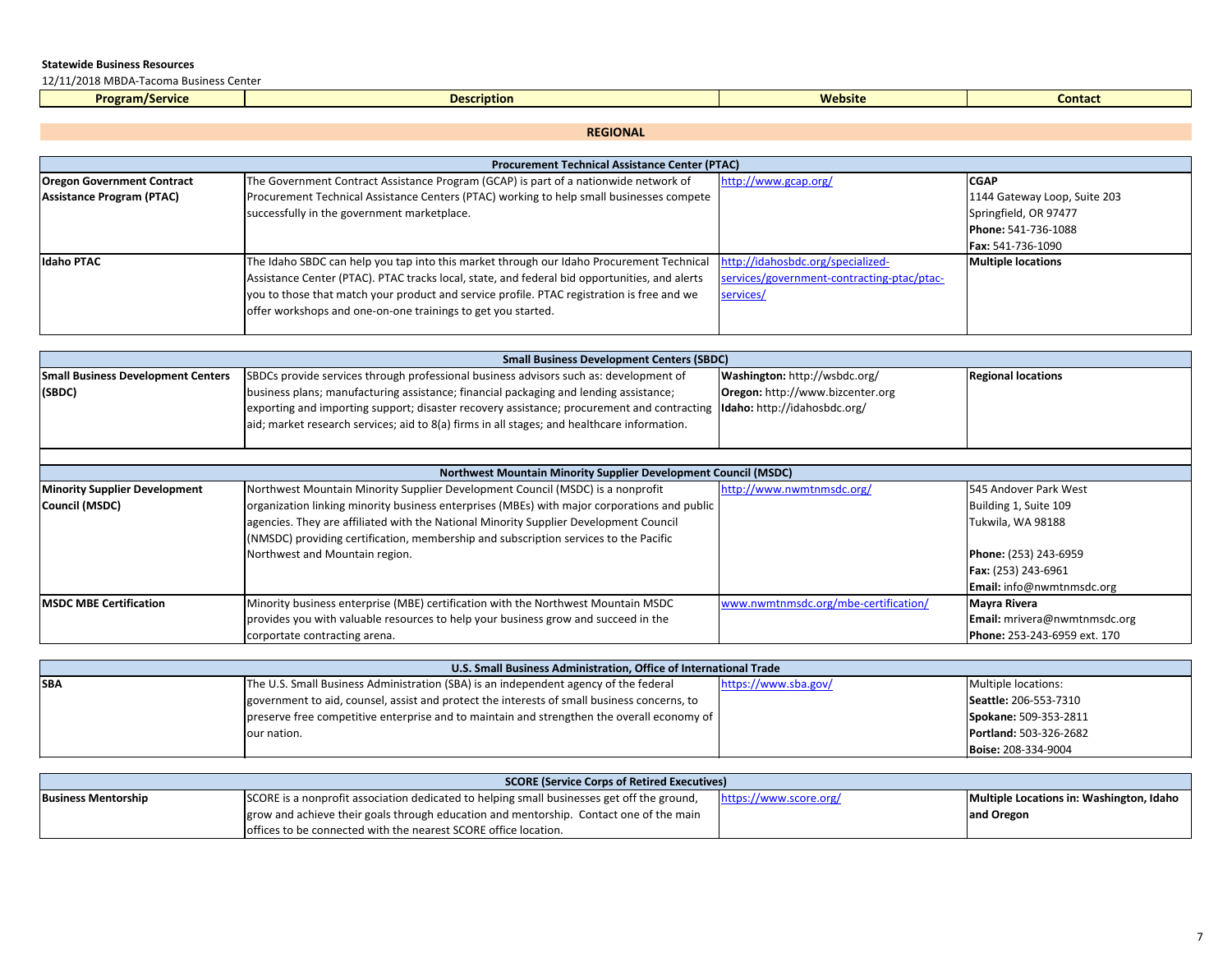12/11/2018 MBDA‐Tacoma Business Center

| <b>Program/Service</b> | <b>Description</b> | <b>Website</b> | <b>Contact</b> |
|------------------------|--------------------|----------------|----------------|
|                        |                    |                |                |

### **TRADE & EXPORT RESOURCES**

| <b>Export-Import Bank of the United States (EXIM)</b> |                                                                                                    |                      |                                |  |
|-------------------------------------------------------|----------------------------------------------------------------------------------------------------|----------------------|--------------------------------|--|
| <b>Tools for Exporters</b>                            | <b>EXIM Bank provides financing solutions – including export credit insurance, working capital</b> | http://www.exim.gov/ | <b>Seattle Office Contact:</b> |  |
|                                                       | guarantees, and guarantees of commercial loans to foreign buyers – to empower exporters            |                      | John Brislin                   |  |
|                                                       | of U.S. goods and services.                                                                        |                      | Phone: 206-728-2264            |  |
|                                                       |                                                                                                    |                      | Email: John.Brislin@exim.gov   |  |

| World Trade Center Tacoma (WTCTA) |                                                                                     |                    |                              |  |
|-----------------------------------|-------------------------------------------------------------------------------------|--------------------|------------------------------|--|
| <b>IWTCTA</b>                     | The World Trade Center Tacoma is a non-profit located in downtown Tacoma that helps | https://wtcta.org/ | 950 Pacific Avenue           |  |
|                                   | local businesses connect to the global economy. It offers training, counseling and  |                    | Tacoma, WA                   |  |
|                                   | connections for Tacoma-area companies that want to trade internationally.           |                    | Phone: 253-396-1022          |  |
|                                   |                                                                                     |                    | <b>Email:</b> info@wtcta.org |  |

| <b>Trade Development Alliance</b>       |                                                                                                                                   |  |                                       |
|-----------------------------------------|-----------------------------------------------------------------------------------------------------------------------------------|--|---------------------------------------|
| <b>Trade Development Alliance (TDA)</b> | The mission of the Trade Development Alliance is to enhance the identity of Greater Seattle https://www.seattletradealliance.com/ |  | 1301 Fifth Ave., Suite 1500           |
|                                         | in global markets by convening regional stakeholders, executing outbound missions, hosting                                        |  | Seattle, WA 98101 USA                 |
|                                         | inbound delegations, producing marketing collateral, and organizing educational                                                   |  | Phone: 206.389.7301                   |
|                                         | programming.                                                                                                                      |  | Email: tdags@seattletradealliance.com |

| <b>Small Business Development Center (SBDC) WA Export Center</b> |                                                                                                                                |  |                                              |  |
|------------------------------------------------------------------|--------------------------------------------------------------------------------------------------------------------------------|--|----------------------------------------------|--|
| Small Business Development (SBDC)                                | The mission of the Trade Development Alliance is to enhance the identity of Greater Seattle https://wsbdc.org/training/export/ |  | <b>SBDC Western Washington Export Center</b> |  |
| <b>Export Center</b>                                             | in global markets by convening regional stakeholders, executing outbound missions, hosting                                     |  | 808 134th St. SW, Ste 101                    |  |
|                                                                  | inbound delegations, producing marketing collateral, and organizing educational                                                |  | Everett, WA 98204                            |  |
|                                                                  | programming.                                                                                                                   |  | Office: 425.640.1435                         |  |
|                                                                  |                                                                                                                                |  |                                              |  |
|                                                                  |                                                                                                                                |  |                                              |  |
|                                                                  |                                                                                                                                |  |                                              |  |
|                                                                  |                                                                                                                                |  |                                              |  |
|                                                                  |                                                                                                                                |  |                                              |  |

| Washington Export Outreach Team (WEOT) |                                                                                                                                                                             |                                             |  |
|----------------------------------------|-----------------------------------------------------------------------------------------------------------------------------------------------------------------------------|---------------------------------------------|--|
| <b>Export Assistance</b>               | Established in 2013 following a national mandate to do more to support international trade, https://www.sba.gov/offices/district/wa/seattle See website for contact details |                                             |  |
|                                        | the Washington Export Outreach Team (WEOT) is a collaborative team of local, state,                                                                                         | /resources/washington-export-outreach-team- |  |
|                                        | regional, and federal export assistance agencies who provide you the tools and resources you home                                                                           |                                             |  |
|                                        | need to sell internationally.                                                                                                                                               |                                             |  |

 $\Box$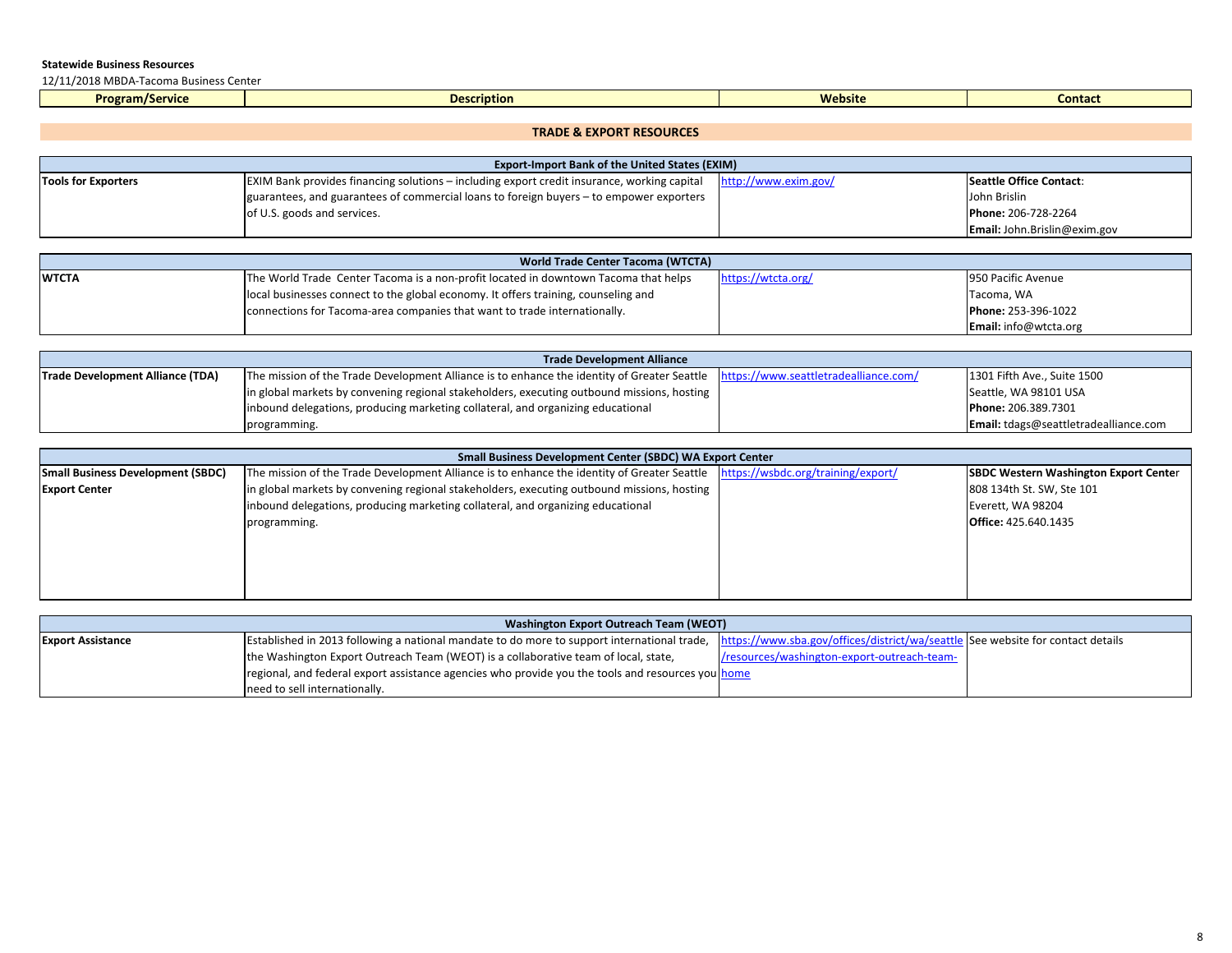12/11/2018 MBDA‐Tacoma Business Center

| ogram/Service<br><b>Prr</b> | ption | <b>Websit</b> | Conta. |
|-----------------------------|-------|---------------|--------|
|                             |       |               |        |

## **FINANCING AND LENDING**

| <b>Keiretsu Northwest</b> |                                                                                               |                                               |                                      |
|---------------------------|-----------------------------------------------------------------------------------------------|-----------------------------------------------|--------------------------------------|
| Keiretsu Forum Northwest  | More than and angel investment fund, Keiretsu provides facilitation service that creates a    | http://k4seattle.silkstart.com/cpages/homepag | WRF Venture Center                   |
|                           | very structured environment where entrepreneurs have a high quality and well-organized        |                                               | 2815 Eastlake Avenue East, Suite 300 |
|                           | interaction with Keiretsu investor members who make their own investment decisions on an      |                                               | Seattle, WA 98102                    |
|                           | individual basis following the presentations. Services include one-on-one coaching, training, |                                               | Phone: 206-529-3687                  |
|                           | and resources providing relationships and feedback.                                           |                                               | <b>Email: 206-600-7849</b>           |
|                           |                                                                                               |                                               |                                      |

| <b>Mercy Corps Northwest</b>       |                                                                                                                                         |                                                                  |                                     |
|------------------------------------|-----------------------------------------------------------------------------------------------------------------------------------------|------------------------------------------------------------------|-------------------------------------|
| <b>Resources for Entrepreneurs</b> | Guides, examples and articles covering Business Plans, Marketing, Operations, Financials, and https://www.mercycorpsnw.org/business/re/ |                                                                  | IN/A                                |
|                                    | Credit.                                                                                                                                 |                                                                  |                                     |
|                                    |                                                                                                                                         |                                                                  |                                     |
| <b>Small Business Training</b>     | Mercy Corps Northwest provides classes, seminars and consulting by industry experts that                                                | https://www.mercycorpsnw.org/business/traini 43 SW Naito Parkway |                                     |
|                                    | will help you improve your skills and give you the support you need to successfully start and $\log$                                    |                                                                  | Portland, OR 97204                  |
|                                    | grow your small business. Training programs are generously supported by a Women's                                                       |                                                                  | Phone: 503-896-5070                 |
|                                    | Business Center grant from the U.S. Small Business Administration.                                                                      |                                                                  | <b>Email:</b> info@mercycorpsnw.org |
|                                    |                                                                                                                                         |                                                                  |                                     |

# **TRIBAL ENTITY RESOURCES**

| Marine View Ventures - Puyallup Tribe of Indians |                                                                                                 |                                     |                                           |  |
|--------------------------------------------------|-------------------------------------------------------------------------------------------------|-------------------------------------|-------------------------------------------|--|
| <b>Marine View Ventures</b>                      | Marine View Ventures, Inc. (MVV) is the economic development arm of one of the largest          | https://www.marineviewventures.com/ | 1409 Alexander Avenue East                |  |
|                                                  | Indian tribes in the Pacific Northwest. Socially, our objectives are to increase our land asset |                                     | Fife, WA 98424                            |  |
|                                                  | base for the Tribe and to create jobs and job training opportunities for tribal members.        |                                     | Phone: 253-203-0050                       |  |
|                                                  | Economically, MVV is focused on leveraging our existing assets to generate above-market         |                                     | <b>Email:</b> info@marineviewventures.com |  |
|                                                  | returns for the Tribe and our strategic partners.                                               |                                     |                                           |  |
|                                                  |                                                                                                 |                                     |                                           |  |

| Tribal Employment Rights Office (TERO) |                                                                                            |                                              |                                         |
|----------------------------------------|--------------------------------------------------------------------------------------------|----------------------------------------------|-----------------------------------------|
| <b>Tribal Employment Rights Office</b> | The primary purpose of the TERO program is to enforce tribally enacted Indian Preference   | http://www.councilfortribalemploymentrights. | .o Council for Tribal Employment Rights |
| (TERO)                                 | law to insure that Indian/Alaska Native people gain their rightful share to employment,    | rg/wp/                                       | 1025 W Indiana                          |
|                                        | training, contracting, subcontracting, and business opportunities on and near reservations |                                              | Suite 99                                |
|                                        | and native villages.                                                                       |                                              | Spokane, WA 99205                       |
|                                        |                                                                                            |                                              | Phone: 509-326-6063                     |

# **VETERAN RESOURCES**

| Veterans Incubator for better entrepreneurship program (VIBE) |                                                                                                                                         |                                     |                                   |
|---------------------------------------------------------------|-----------------------------------------------------------------------------------------------------------------------------------------|-------------------------------------|-----------------------------------|
|                                                               | University of Washington Tacoma VIBE The Veterans Incubator for Better Entrepreneurship (VIBE) provides an applied training             | https://www.tacoma.uw.edu/veterans- | Tioga Library Building (TLB) 307A |
|                                                               | environment that supports military veterans' entrepreneurial aspirations and promotes their lincubator-better-entrepreneurship/welcome- |                                     | 1907 Jefferson Ave.               |
|                                                               | understanding of the modern startup life cycle.                                                                                         |                                     | Tacoma, WA. 98402                 |
|                                                               |                                                                                                                                         |                                     | Phone: 253-692-5813               |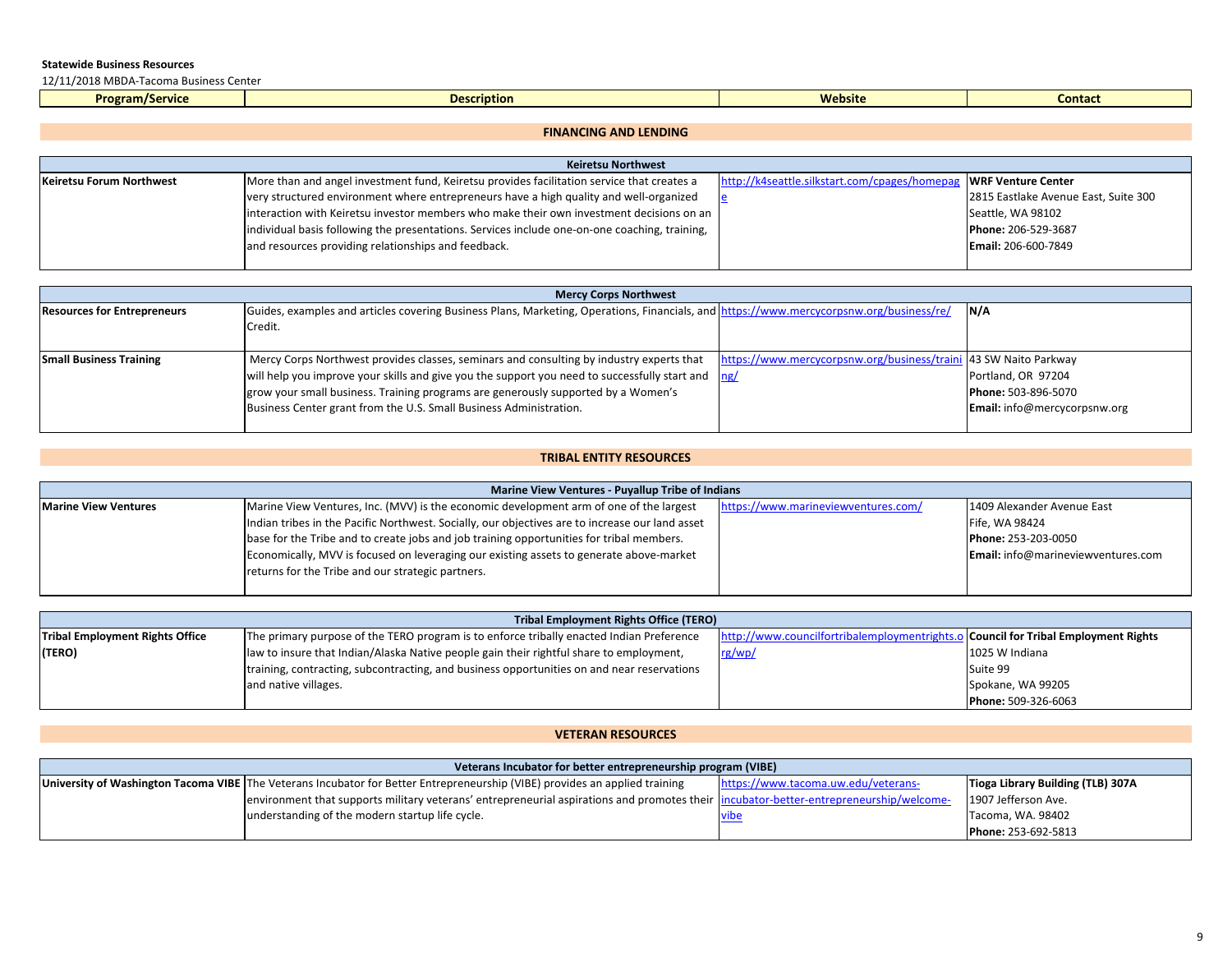12/11/2018 MBDA‐Tacoma Business Center

| <b>Program/Service</b>     | <b>Description</b> | Website | Contac |  |
|----------------------------|--------------------|---------|--------|--|
|                            |                    |         |        |  |
| <b>Bunker Labs Seattle</b> |                    |         |        |  |

| <u>Pannel caps scattle</u> |                                                                                                     |                                 |                                       |
|----------------------------|-----------------------------------------------------------------------------------------------------|---------------------------------|---------------------------------------|
| <b>Bunker Labs</b>         | Bunker Labs Seattle hosts EPIC, the entrepreneurial program for innovation and                      | https://bunkerlabs.org/seattle/ | <b>Executive Director</b>             |
|                            | collaboration. EPIC is a 14-week program that provides an intense educational environment           |                                 | Johannes Schonberg                    |
|                            | for development of start ups. EPIC focuses on the development of the entrepreneur as well           |                                 | Email:                                |
|                            | as their venture. Participants are also put to the test nightly in front of potential investors via |                                 | johannes.schonberg@bunkerlabs.org     |
|                            | live pitch simulation.                                                                              |                                 |                                       |
|                            |                                                                                                     |                                 | <b>UW Comotion Labs, Startup Hall</b> |
|                            |                                                                                                     |                                 | 1100 NE Campus Pkwy #200              |
|                            |                                                                                                     |                                 | Seattle, WA 98105                     |

| <b>Veterans Business Outreach Centers (VBOC)</b> |                                                                                         |                                            |                       |  |
|--------------------------------------------------|-----------------------------------------------------------------------------------------|--------------------------------------------|-----------------------|--|
| <b>Business Impact Northwest</b>                 | The Veterans Business Outreach Center (VBOC) Program is designed to provide             | http://businessimpactnw.org/services/vboc/ | 1437 S Jackson Street |  |
|                                                  | entrepreneurial development services such as business training, counseling and resource |                                            | Seattle, WA 98144     |  |
|                                                  | partner referrals to transitioning service members, veterans, National Guard & Reserve  |                                            |                       |  |
|                                                  | members and military spouses interested in starting or growing a small business.        |                                            |                       |  |
|                                                  |                                                                                         |                                            |                       |  |

| <b>Department of Veteran Affairs</b> |                                                                                                                                  |  |                                         |  |
|--------------------------------------|----------------------------------------------------------------------------------------------------------------------------------|--|-----------------------------------------|--|
| Veteran or Service Member Owned      | Washington State agencies have been asked by Governor Inslee to do 5% of their purchasing http://www.dva.wa.gov/program/veteran- |  | <b>Phone:</b> 1-800-562-0132 option "1" |  |
| <b>Business Certification</b>        | from Veteran or Servicemember Owned Businesses. Certification also makes you eligible for lowned-business-certification          |  | Email: vob@dva.wa.gov                   |  |
|                                      | the Veterans Linked Deposit Program which can improve access to capital through decreased                                        |  |                                         |  |
|                                      | linterest rates on small business loans up to 2%.                                                                                |  |                                         |  |

# **CO‐WORKING & OFFICE SPACE**

| <b>SURGE Tacoma</b> |                                                                                                                    |  |                             |
|---------------------|--------------------------------------------------------------------------------------------------------------------|--|-----------------------------|
| <b>SURGE Tacoma</b> | SURGE Tacoma empowers startups, freelancers, entrepreneurs, students and non-profits by http://www.surgetacoma.com |  | 2367 Tacoma Avenue South    |
|                     | providing state of the art offices, coworking space, resources and networking opportunities,                       |  | Tacoma, WA 98402            |
|                     | freeing up members time and energy to focus on their goals.                                                        |  | 253.365.2737                |
|                     |                                                                                                                    |  | Email: info@SURGEtacoma.com |
|                     |                                                                                                                    |  |                             |

| <b>The Guild</b>                                                                                                                                           |                                                                                                |  |                                 |
|------------------------------------------------------------------------------------------------------------------------------------------------------------|------------------------------------------------------------------------------------------------|--|---------------------------------|
| The Guild Tacoma<br>We Are Guild is a workspace for creators which inspires community and a culture of learning. http://weareguild.co/<br><b>Sam Smith</b> |                                                                                                |  |                                 |
|                                                                                                                                                            | The Guild offers work space for established businesses, startups, freelancers and consultants. |  | <b>Community Director</b>       |
|                                                                                                                                                            |                                                                                                |  | <b>Email:</b> sam@weareguild.co |

| <b>Union Club</b> |                                                                                             |                              |                                        |  |
|-------------------|---------------------------------------------------------------------------------------------|------------------------------|----------------------------------------|--|
| Union Club Tacoma | The Union Club is a coworking space contributing to Tacoma's growing artistic and           | https://unionclubtacoma.com/ | 539 Broadway Avenue                    |  |
|                   | entrepreneurial communities. It combines an artist studio, event hall, and office coworking |                              | Tacoma, WA 98402                       |  |
|                   | space, in a 15,000 square foot historic building in downtown Tacoma.                        |                              | Phone: 253-304-8415                    |  |
|                   |                                                                                             |                              | <b>Email:</b> info@unionclubtacoma.com |  |

| FabLab |                                                                                                                       |  |                                     |  |
|--------|-----------------------------------------------------------------------------------------------------------------------|--|-------------------------------------|--|
| FabLab | FabLab's Team is composed of Artists, Designers, Educators, Mechanical Engineers, Microchip https://fablabtacoma.com/ |  | 1938 Market St.                     |  |
|        | Designers, and Entrepreneurs. Working together collaboratively to provide professional                                |  | Tacoma, WA 98402                    |  |
|        | services in education, prototyping, and membership care.                                                              |  | Phone: 253-426-1267                 |  |
|        |                                                                                                                       |  | <b>Email:</b> info@fablabtacoma.com |  |